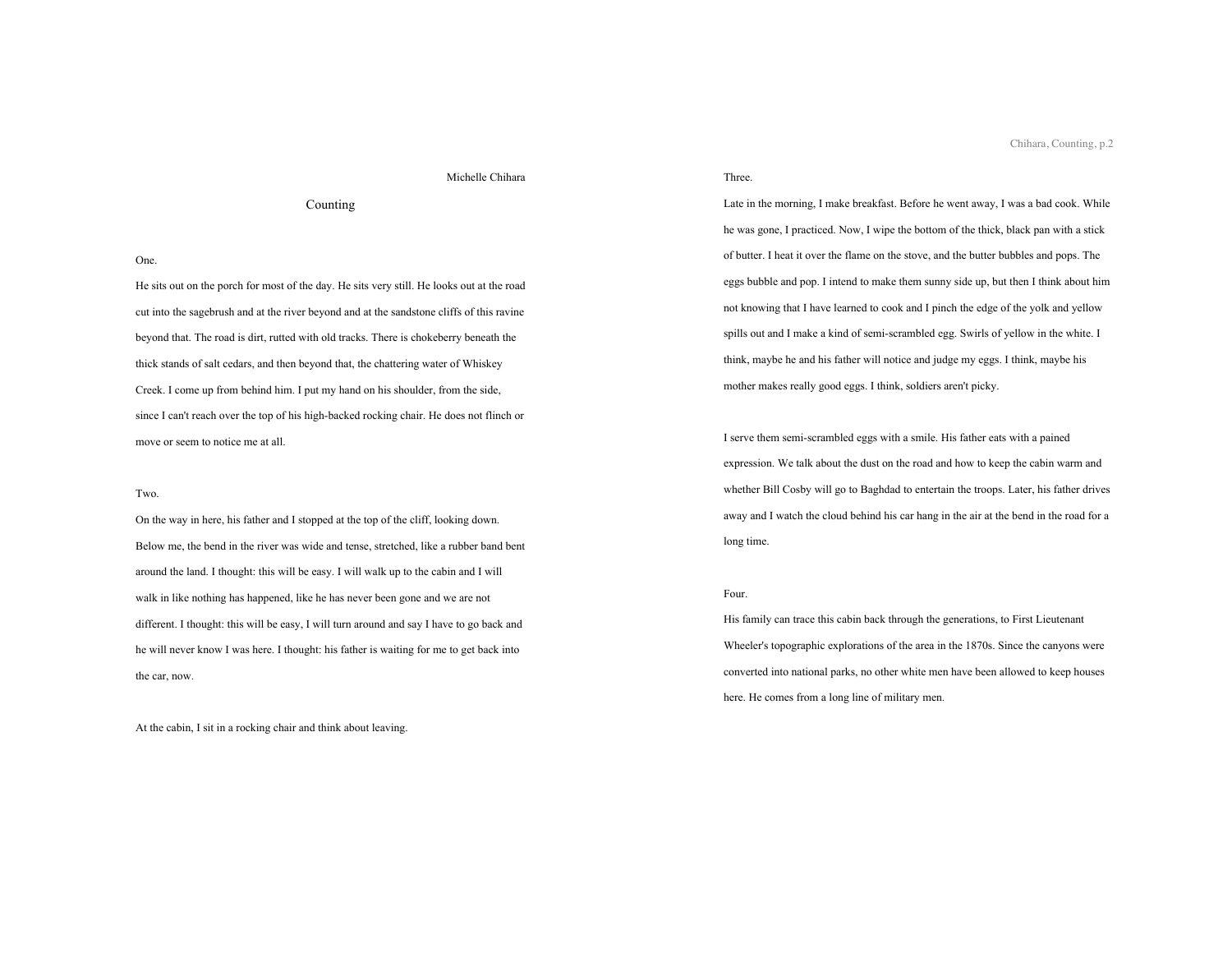His father gave me a bird book and told me to keep an eye out for Mexican spotted owls. He pointed out the peach trees around the bend, a Navajo orchard that carpets the base of the ravine there, fed by the floodtides from the creek. I spend time imagining them in bloom.

Late in the day, my husband is sitting in his chair and I bring him a blanket and lay it over his knees and he says, thank you. I am surprised. I say, of course. We stand in silence for a while. I look at the blanket: a faded green and white plaid. The cry of a bird, a small broken sound, comes up to us. The salt cedars rustle.

I was worried you weren't talking to me, I say.

He says nothing.

I bite my lip and go inside.

#### Five.

What do the boys do who have no family cabin in a canyon? Who have no family? I know what they do, of course, I took the bus to meet his father, I waited in the bus station. I saw an old vet from some other war with graying catfish whiskers, an arm band with corps signal numbers hanging from the handle of a shopping cart full of garbage bags and old coats. It was a stupid thought, wondering what they do. They do whatever they can do, based on wherever they come from. But it's also comforting, to think that somehow, I am part of his being better off than others. It could be worse, for him. That's all that I'm trying to say.

# Six

Carrying a tray with lemonade and cut cucumber, thinking about what it would mean to be worse off, I bang into a platter that hangs on the wall. It's a thick casserole dish that sticks out so far that when I am rounding the corner it nicks me in the side of the head.

It could always be worse. My head rings but the platter doesn't fall. I steady it with my hand. It's white ceramic with a drawing of sunflowers and tomatoes. It says, Kitchen Home Garden, on it. I try to imagine his mother -- thick, dry, a lioness - hanging it. I can't. I decide it must have been his father, with the severe gaze and long fingers. A retired officer with sentimental taste.

He does not touch the cucumber. He drinks the lemonade. Out in front of us, the patch of river we can see goes from a blue clouded with brown to a blue slate. He rocks on his chair and I can hear the rhythm of his creaks. They speed up and then slow down to almost nothing. I go inside and straighten the platter on its peg.

#### Seven.

I serve him dinner on the porch, on a tray. Fried, breaded steak Milanese, salty and greasy, and a pile of green beans, and a roast tomato. Water in a glass. I have poured us both wine, and then left it inside on the counter, unsure whether he would drink wine, and whether if he didn't drink wine, whether I should drink wine.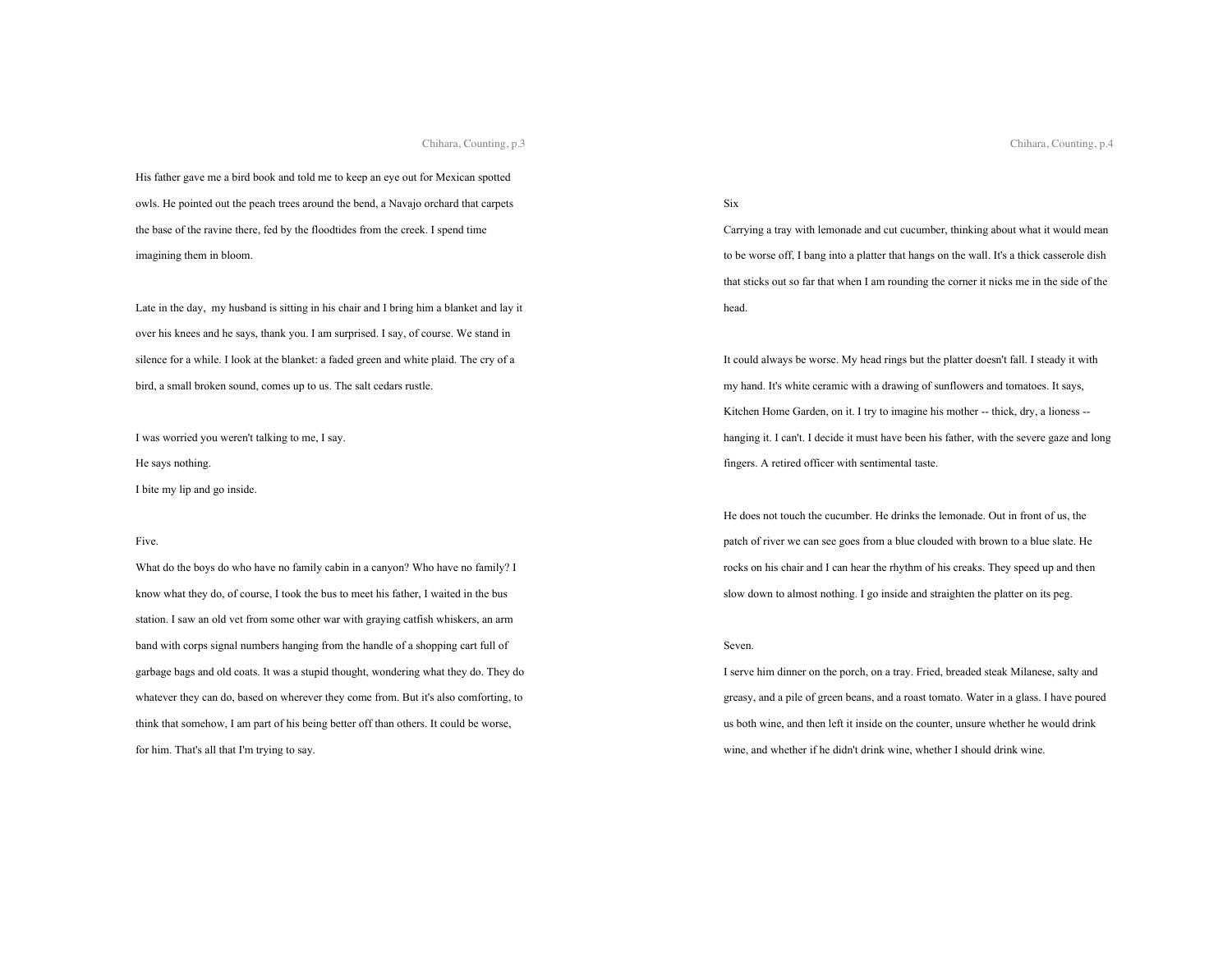Chihara, Counting, p.6

He smiles when he sees the dinner, a luminous flash across his face and it makes me start, as if he has thrown something towards me, a glass ball, and I am desperate to catch it.

I kneel next to him and ask him if it is the steak that he likes, or the green beans. He twists his lips into a weak reproduction of the smile. He cuts a piece of steak and puts it in his mouth and his movements -- elbow bent, sawing at the plate -- are very normal. Very normal.

I go back inside for the wine.

# Eight.

I write a list of all the things he has said:

Thank you.

No, don't bother.

I can do that.

Sleep here, with me.

No and Yes (to coffee).

Oh (about the sunset colors on the rim of the ravine).

No, thanks (to seconds).

and Don't worry so much, J. J.

and once, in the night, in his sleep, Hold it, hold it!

He told me not to worry because I was trying to clean a fish that I had caught in the river. The fish was thin and long and silver and I thought it was a trout only because I don't know anything about fish but I imagine trout are long and thin and silver. I had a book, a fishing book, with a chapter on "Cleaning Your Fish." I was making progress – gill cavity and guts slicked out, head and skin pulled off-- until I tried to get the vein along the backbone off. It said to slice the membrane that ran along the top of the vein, and then to scrape the blood away from the flesh. But I couldn't find any membrane, and when I tried to slice along the vein, I pierced it and the blood was slicking everywhere. Gross, I said, and then I grunted in frustration, and he said, don't worry so much, J.J. He said this as he walked by on his way to the bathroom and closed the door.

I stared at the door until I heard him flush. He came back out, looked at me without smiling. He went back out to his chair and sat.

I write at the end of the list: If you can say, Don't worry so much, then you can say whatever you want. I write: I could leave you here to stew in this all by yourself. Is that what you want? I write: Are you punishing me? Does this have anything to do with me?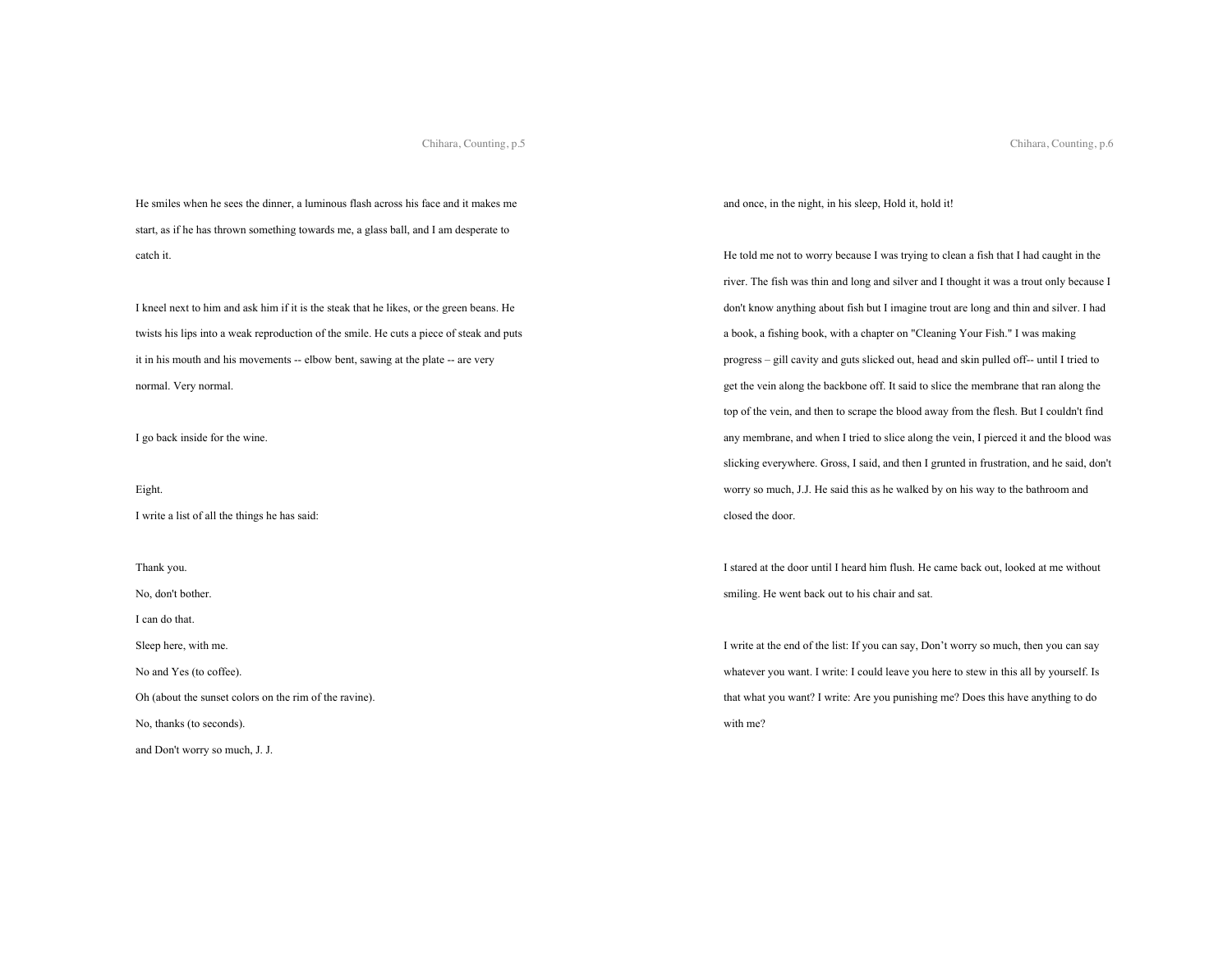Then I crumple up the list and throw it in the trash.

#### Nine.

At night, the river stays with me. The slap and gurgle of the water against the rock where I stood. The wind making a slow whistle. A kingfisher lands in the scrub oak above me, its flash of brown and red. Dancing shadows inside the water, between patches of heat when the wind gave up for long enough for the sun to take hold on my skin. When you leave the ocean, you can feel the waves in your body when you lie down, but when you leave the river, when you close your eyes, it's not waves that you feel but the pull of the water, a steady one-direction tug. I close my eyes and I feel the weight of his body far at the other end of the lumpy bed and I feel the river, pulling and slapping.

## Ten.

I catch one more fish. The meat is terrible.

## Eleven.

I spend time pulling rip-gut brome and cheatgrass out around the base of the cabin. I can't find gloves. My hands are scratched and aching. I have a garbage bag in one hand and just as I'm about to tie it up, it catches on a twig and rips. The seeds fly everywhere. I kick at the busted bag, and cuss, and lean against the cabin. My fingers are so swollen I can't get my wedding ring off. I kick the cabin a few times, sneaker

thudding against dry wood, bruising my toe. I wonder if he hears me. I say, Ow. I keep kicking.

I took the ring off while he was gone. I kept it in a bamboo box by my bed. It's not that I wanted to sleep around on him or anything like that. It was just... wrong to have it on. It was good to have when the guy at the tire place asked where my husband was, because when I told him where my husband was, he looked like he had been caught stealing and gave me a discount. But I looked at it all the time. I was buying groceries, bagging the carrots, and handing the girl the penny to get even change and there it was, my diamond, flashing. I would get distracted. I didn't need reminders. I would be trying to eat dinner with his parents and I could see his mother looking at it, her lips quivering. I wanted to say, It's just a damn ring, it doesn't make me his wife. I do that. So I took it off.

I think his father noticed it was gone when they came to pick me up. We were leaving the house and he was holding a laundry basket full of extra clothes, clothes that I had washed and folded and even ironed, just in case. He pushed open the door open with his shoulder and looked back at me. I had my arms wrapped around a large aluminum drum of butter caramel popcorn, fingers splayed. His eyes grazed over me.

The ring was in my change purse, the whole time. I put it on in the car, surreptitiously, while I was in the back seat, but I didn't catch his father looking at my hands again. My husband used to like butter caramel popcorn.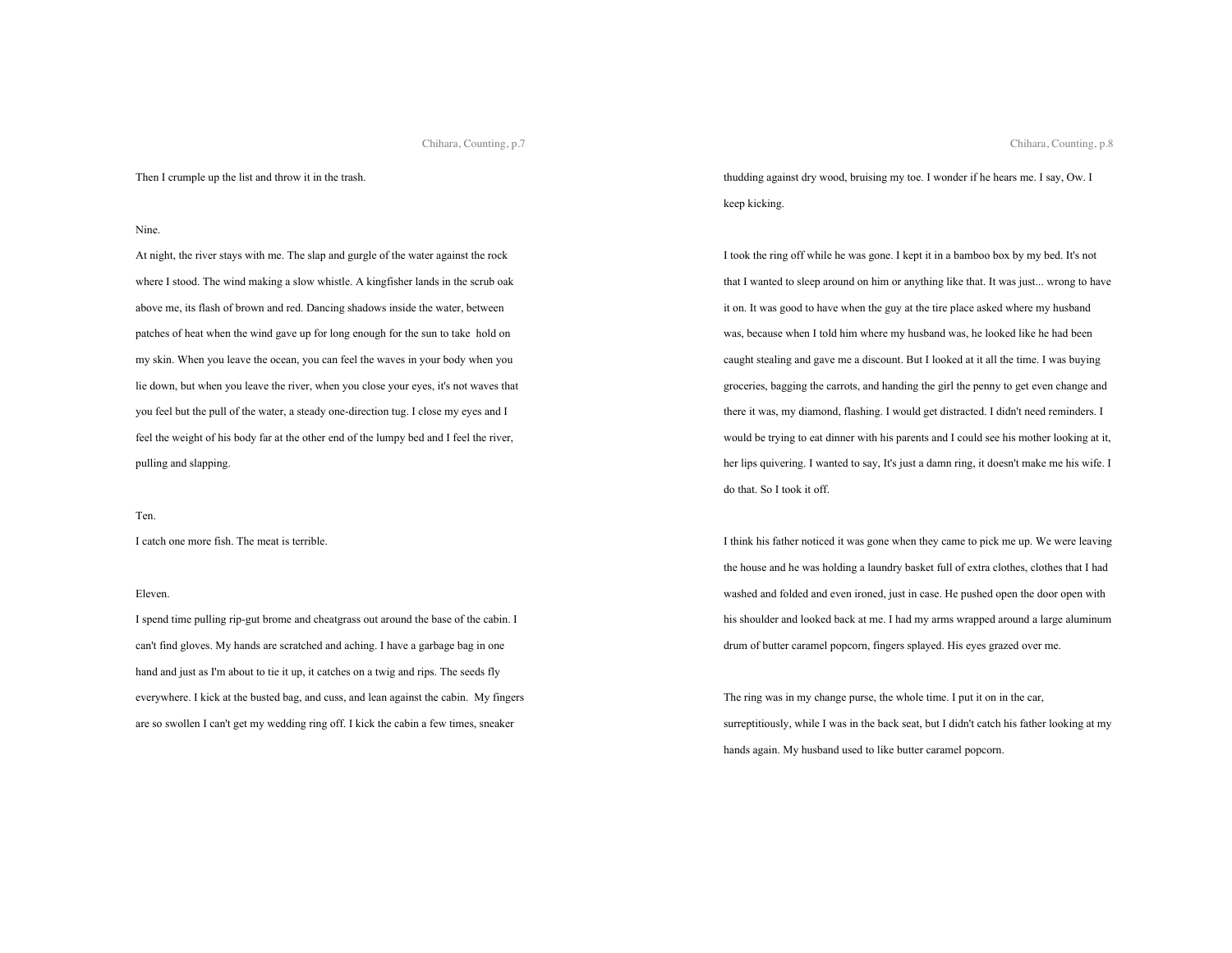I leave the garbage bag where it is and stop kicking and walk around to the front of the cabin. He is in his chair. He looks at me. I brush the seedcases and prickly things off my pants. My hands get more scratched. I walk up the two stairs and stand in front of him and say, Well? Then I lie down in front of him, just at his feet, on my back. From here, I can see the rough skin beneath his chin, and the dark spaces in his nostrils.

He looks down at me. I see something in his eyes. Concern, maybe. I used to think I knew how to read his eyes, usually when they were mooning at me. I prop myself up on an elbow, and I say: What *is* it? He blinks. Almost frowns.

I lie back down. I can smell the bitter of the pulled up weeds. I let the sound of the river bring the blue sky closer.

#### Twelve.

The bedroom windows face northeast, and the light comes through the wood slats of the blinds hard and early. The front porch faces the river, you can see it through the brush, but the bedroom faces a long flat patch of land, with the peach trees against the far cliff. You can feel the next bend in the river, beyond, but you can't see it. We are at the heart of Navajo Nation. The cliff edges are there beyond us, hazy sometimes, but always visible. When it rains, the clouds sometimes hover just above the rim, the rain like dark string.

I have walked to the next bend in the river, and then to the edge of the cliff, and then down to where the old mule road rises winds up. I have seen the tourists coming down the mule road, looking at their feet and holding their sunhats. I have walked to the other side of the valley, where I found an almond tree planted at the foot of the cliff.

# Thirteen.

I have read three novels, one about a woman who rescues her lover from a helicopter crash, one about schoolgirls in Algeria, one French novel from the point of view of a cat. I am reading a book about meteorology and am trying to understand pressure inversions and the damage that oxides of nitrogen cause in the ozone layer.

The books in the house also include: A history of Native American pottery. A military history of the American revolution. The Texas Senate, 1964 A book on macramé. A book of pictures of food made to look like animals. A shelf of military thrillers. A shelf of cookbooks (Indian Made Easy, Herbs and Roasts, Easy Chinese, Vegetables and Julia Childs). A shelf of detective novels (Dorothy Sayers)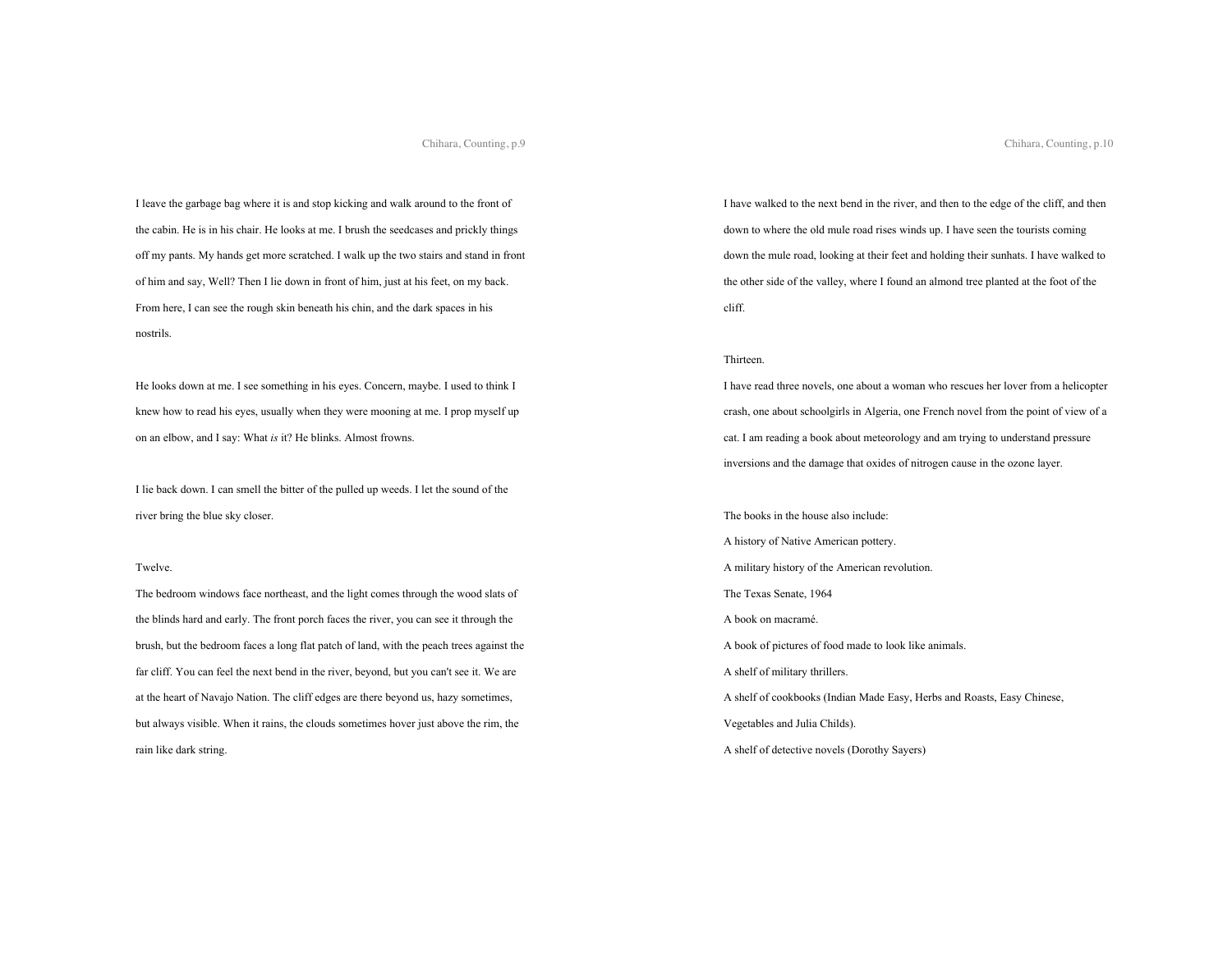#### He doesn't read any of them.

#### Fourteen.

I decide that a television and some vampire novels are necessary. When his parents come, I make a strong request, and his father drives us into town. His mother stays to tidy up the cabin, and I feel that I am being evaluated. I spend the drive thinking of places -- on top of the fridge, behind the nightstand -- that I have not cleaned.

I look at him sideways, while we are driving out of the valley and he is looking out at the plateau rising before us, and it is such a normal way of seeing him that I catch my breath.

The store is run by a large man with a lot of rings. It lies just outside reservation lines, but he is from the tribe and recognizes us as outsiders. I make sure to mention that my husband's tour of duty just ended, though, so the prices are not too bad. We get a used television. It is huge and dusty, but the picture, when the man turns it on in the store, is sharp and bright. His father waits in the car. He doesn't get out to help me and my husband hoist the television into the back seat. We squash up against it, to hold it in place.

The bookstore is dark and dusty and I buy all of their vampire books and then a romance set in the antebellum South because that's what I'm in the mood for. Plantation balls and scheming Yankees.

We get burgers at the bar at the local pub. A television blares in the corner, a basketball game, and the bartender can't take his eyes off it, even when he takes our order. The burgers come piled high with lettuce tomato onion and curly spicy fries and he digs in with an appetite I haven't seen yet. His father orders pasta primavera.

I watch him eat. He is shoving big mouthfuls of burger and wiping at the pickle juice that runs down with the back of his hand and then slurping from his beer and looking up at the basketball screen and watching the players move up and down the court with pleasure in his eyes. When the guard scores a three point shot, he and his father both bounce a little. He's enjoying this.

I think of the dinners I have been making -- steak and steak Milanese and fried chicken and pizzas -- all the cooking I never would have thought of doing before, the pita bread and pickles I ate when he was gone, and I think, look how he is enjoying that burger. He could have asked for a burger. I would have made him one. I can make a burger.

I want to ask him: Do you want me to make you burgers? Are you getting better? If you are getting better, does it have anything to do with me?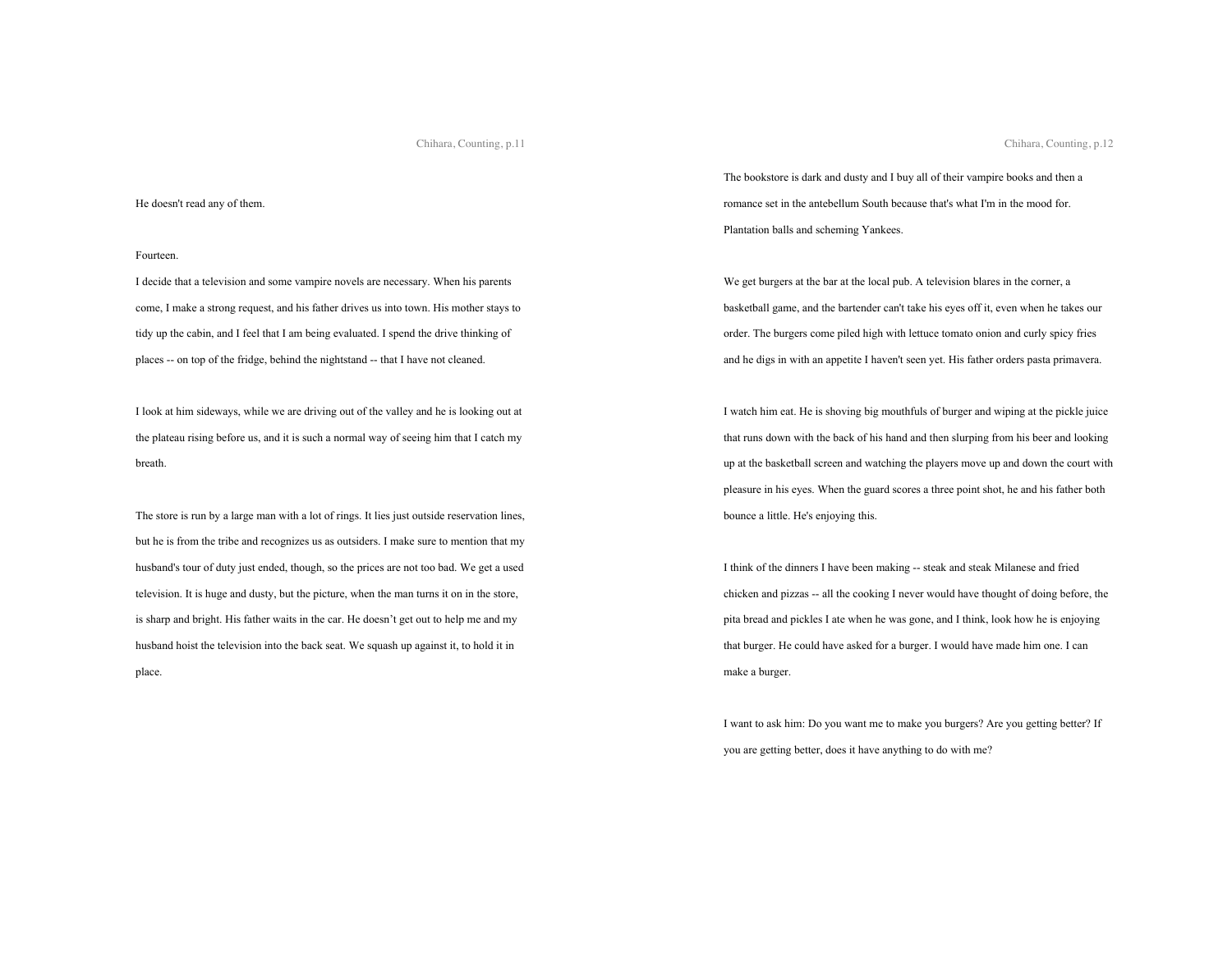But instead, I don't eat very much, and we watch the end of the basketball game, where the men in the yellow jerseys win, and then we go back to the car. I sit in the front, this time. His father asks him, You OK back there, as we pull off the gravel parking lot, and he says, Yes, and his father and I make eye contact.

That night he sits up again in bed, with a sound. I roll on my side and look at him. He is wearing a tank top and boxers and the covers are down at his waist and his chest is concave, it seems so skinny. He has always been skinny, skinny and strong, but now he just seems skinny.

He is staring at the wall. Outside, the moon is bright and yellow and it's throwing shadows into the room, the dancing shapes of branches cut with the slats of the blinds. On that wall they hung a map of the canyons. It's old, pen and ink, with hills like crows feet and old-fashioned cursive. Our bend is named for the cabin. Lean-To Bend. He stares at all this. Stares and stares. He doesn't look frightened, to me. He looks like a man who has lost something, and is staring intently at the place he last saw it.

I reach out and touch his arm. I'm his wife. I used to touch him all the time. His arm jumps back like I have burned him. He doesn't look at me or react in any other way. I say his name. Nothing. It is like being inside a nightmare where no one can hear you

and you can't move. Finally, I give up and I roll over and close my eyes and try to go back to sleep.

Of course, I don't sleep. I feel him lie back down and readjust himself in the bed. Both of us are awake, then, awake and staring at the shadows in the yellow light.

#### Seventeen.

The vampire novels are satisfying and take up a day at a time. At one point, a vampire pops out from behind a pylon and I am so involved in the book that I yelp. I'll need more soon.

I didn't think to get a VCR, though, and of course, there's no reception in the valley. So the TV isn't so useful. When his parents come again, we will go back for more burgers and a VCR and some tapes.

#### Twenty four.

Standing in the video store, I am under the impression that they only have movies about children and animals. I point this out to his father, and his father grunts. It is a grunt that he used to make, and I look up, but it is only his father. White hair. Black sweater stretched over his gut. His father moves off into the war movies aisle and I think, you are crazy, too. I look at my husband and we are both watching his father pick up old World War II movies.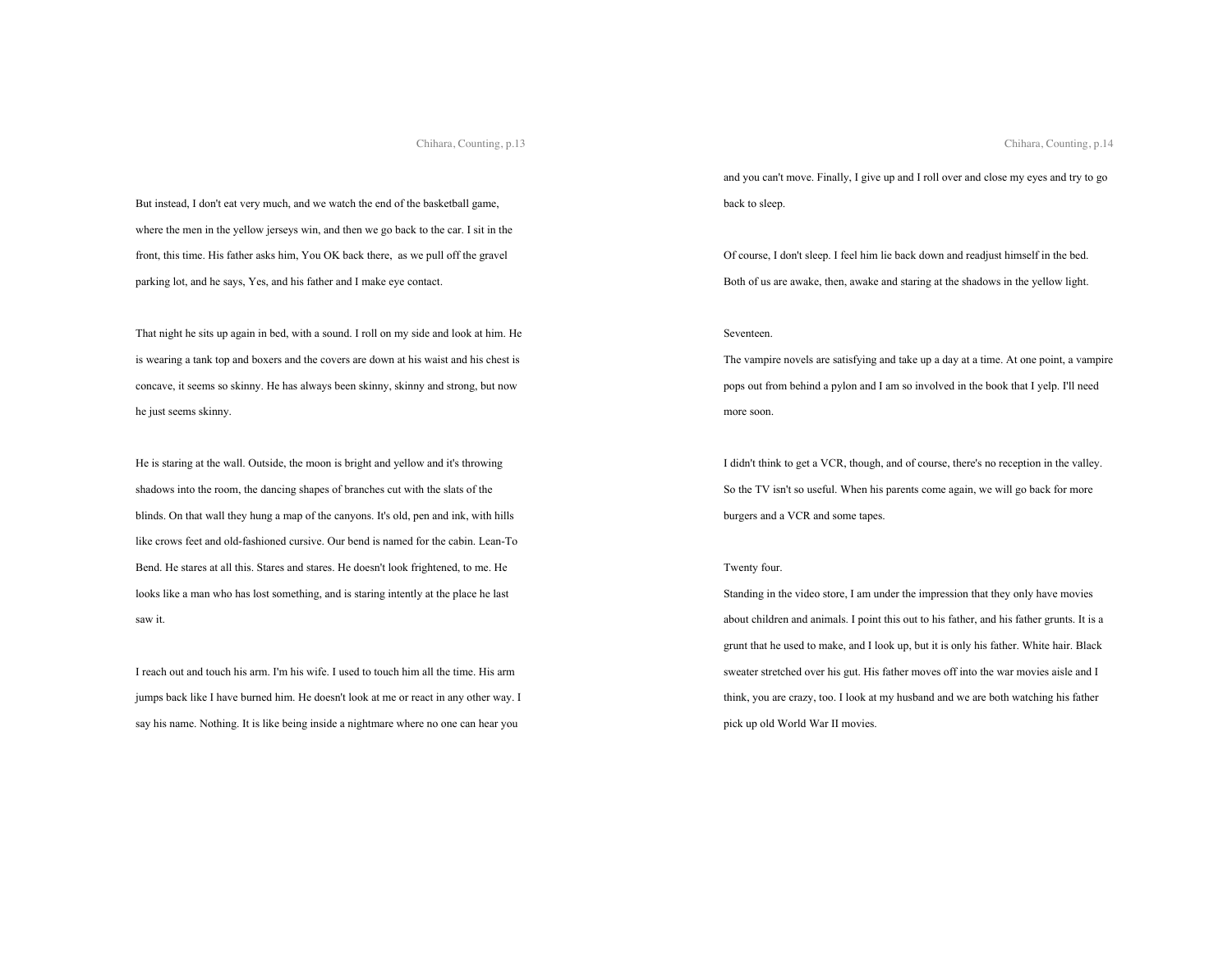What do you want to see? I ask him.

Apocalypse Now, he says. He says this utterly deadpan.

I stare at him. We can't watch Apocalypse Now. I hate Apocalypse Now, and he knows it. We can't watch Apocalypse Now because he watched Apocalypse Now with his boys in the service, to get them jacked up for battle. He knows that I know that. He used to try to get me to watch it. He would promise me he had put in a dance movie with Jennifer Lopez. Then when I sat down on the couch, it would be choppers and explosions and Flight of the Valkyries and I would scream and tackle him for the remote. A trick he used to play.

I want to grab him by his arms and shake him and say, You did it! You did it. But instead, I just stare, and then open my mouth and laugh. He is silent again, his face blank. He picks up a comedy with a picture of a man and a dog on the front, then puts it down.

His father rents Saving Private Ryan and I tell his father I won't watch it. I rent two Masterpiece Theater period pieces and a cartoon about a giant robot.

We end up watching the cartoon. My husband sits the movie out, on the porch, on his chair.

Twenty Five.

He made a joke. A joke implies an audience, which means, awareness and interaction. He made a joke. Our joke.

I think about this while I'm cutting onions in the kitchen and the windows are open and cold fall air is coming into the cabin. We can hear the cries of the brown thrush and the leaves dancing in the rising wind. The shadows are just starting to lengthen. His mother, when she was there earlier with bags of groceries, seemed utterly unconcerned. She put ears of the corn into the fridge and stacked cans of tuna on the shelves and smiled at me as if this were just what happens, the boys come home, they go silent for a while and need to be isolated at a cabin and taken care of and won't touch their wives, and here's the pasta sauce. When she left, I started cutting onions furiously, letting my eyes sting with them.

Twenty Seven. I make a list of Things I Blame:

His father the former soldier. The president. The government. The army. The American People and their President. His Field Commander. His father the successful educated man.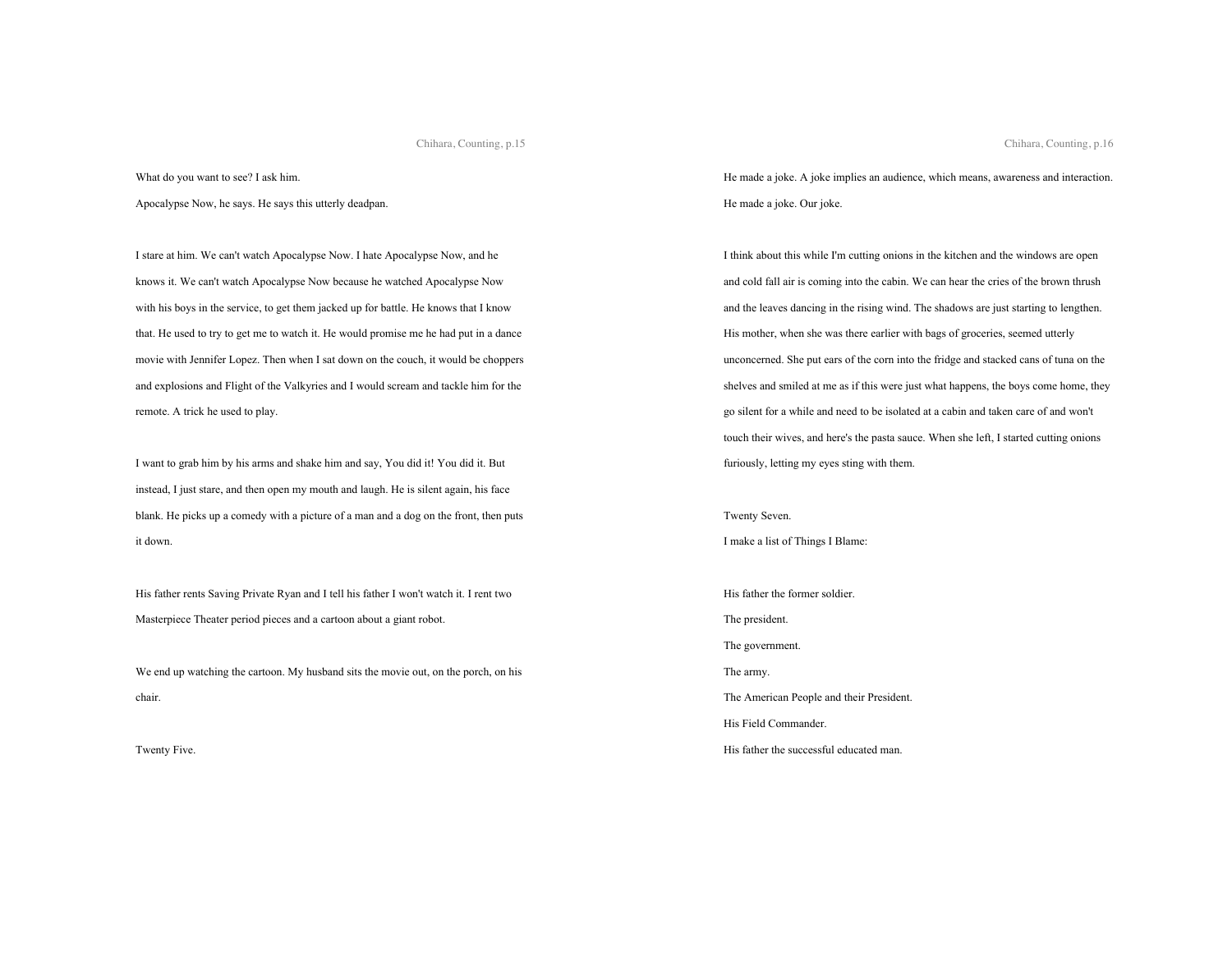His mother. My mother. Myself. His father. Myself. Him.

# Thirty.

We are sitting out on the porch. He is sitting in the rocking chair and I am sitting on a stool and we are looking out across the tops of the salt cedars at the water which is cloudy and an almost pinkish brown, today.

I am not angry with him for taking me away from my life. My life was at a stopping place, anyway. But I need him to talk to me. So I say, What next?

What? he growls.

# Forty.

His mother and father stay for dinner. I move the table from the kitchen out onto the porch, where we must sit two on each end because it's too narrow for anyone to sit on the sides. I light candles in small glasses and float manzanita berries in a glass bowl. I sit with him. His parents look at us. We chew on our pork chops and eventually his

Chihara, Counting, p.18

mother murmurs that this is delicious, dear, and I thank her, and we all go on being silent for a while longer.

I think, during this dinner, of the term 'companionable silence.' It usually means that both parties are happy to be silent, as if they're communicating peacefully without words. Our daily silence, between him and me, cannot be described this way. But if that silence is un-companionable silence, then the silence at the dinner table with all four of us is utterly broken. We are all being silent, but in our heads, at least me and his parents, we are screaming and screaming at each other.

Fifty.

Here are the things I wish for:

A dinner out at a nice, crowded restaurant, where we talk about stupid things, like toilets in other countries. Unlimited access to all of the movies I want to see, and all of the episodes of the television shows that I like, all at once. A dog. Another dog.

A child.

A pleasant but unchallenging job where there would be an office manager who would take requests for what kind of soda I wanted in the office refrigerator.

A sideboard. I want to own a sideboard. And I want to put a bowl for keys on it.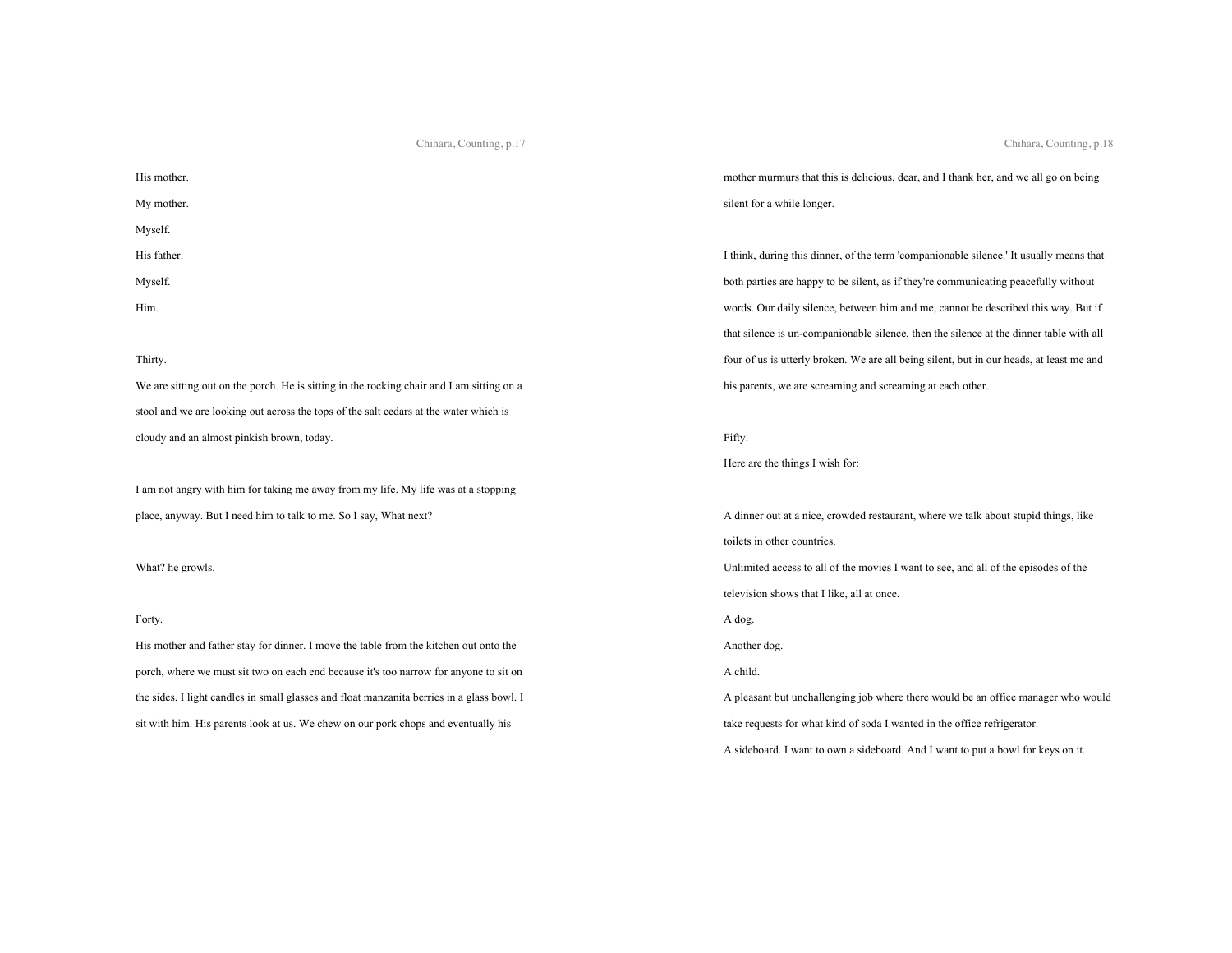### Sixty.

Here is what I was doing before: I worked at the Gateway House, a transitional center for juvenile delinquents. They stayed with us when they got out of juvenile detention, it was part of what they got for good behavior, or as part of a plea, and we would help them get used to the idea of going back to school, or getting a job. I did visioning sessions where I tried to make them imagine themselves inside a different life. Imagine what your morning is like. What do you have for breakfast? What do you wear? I would demonstrate: I eat Cheerios with a banana. I wear a skirt and a shirt and a cardigan.

I don't even own a cardigan. But the girls liked that idea of me, as someone dowdy and formal. It gave them something to push against, so they could say: I wear all black, or, I wear stiletto heels. They would have liked this cabin, for those sessions. I stayed there for two twenty four hour periods a week, and did paperwork at home. In my nights on the floor, I could hear them all around me, rustling, scratching, moaning, laughing, fucking. I was one of the residents advisors who didn't bust them for leaving their bunks. I made sure the girls knew how to say no. I kept an eye out for the push-overs, but you know, if they want to fool around with each other, who am I to stop them? The boys floor was locked, they couldn't get up there. And they were teenagers. What do you want.

So that was the stopping place, in my life, when one of the girls got mad at me for taking away her TV privileges and told someone that I didn't do bunk check and that Takeesha and Erin were sleeping together, and I hadn't said anything. I knew, and I hadn't told.

### Seventy.

I know that his parents are stopping by on Saturday. While I know how many days I have been here, and while there is a calendar that hangs below the Kitchen Home Garden platter, I have become convinced it's open to the wrong month. Is Saturday really tomorrow?

As soon as they get here, I will find out the date, and I will begin crossing out days as they happen.

# Seventy Two.

Finally, we go back to the pub. It's crowded, this time, and smells of people and of damp wool. We sit at the bar. He points to the burger and closes his menu. Last time, I think, last time didn't he speak his order out loud? I ask the bartender what's in a margarita. His father looks at me like I am a crazy woman, and I look at my husband, who is looking quietly off into space.

Chihara, Counting, p.20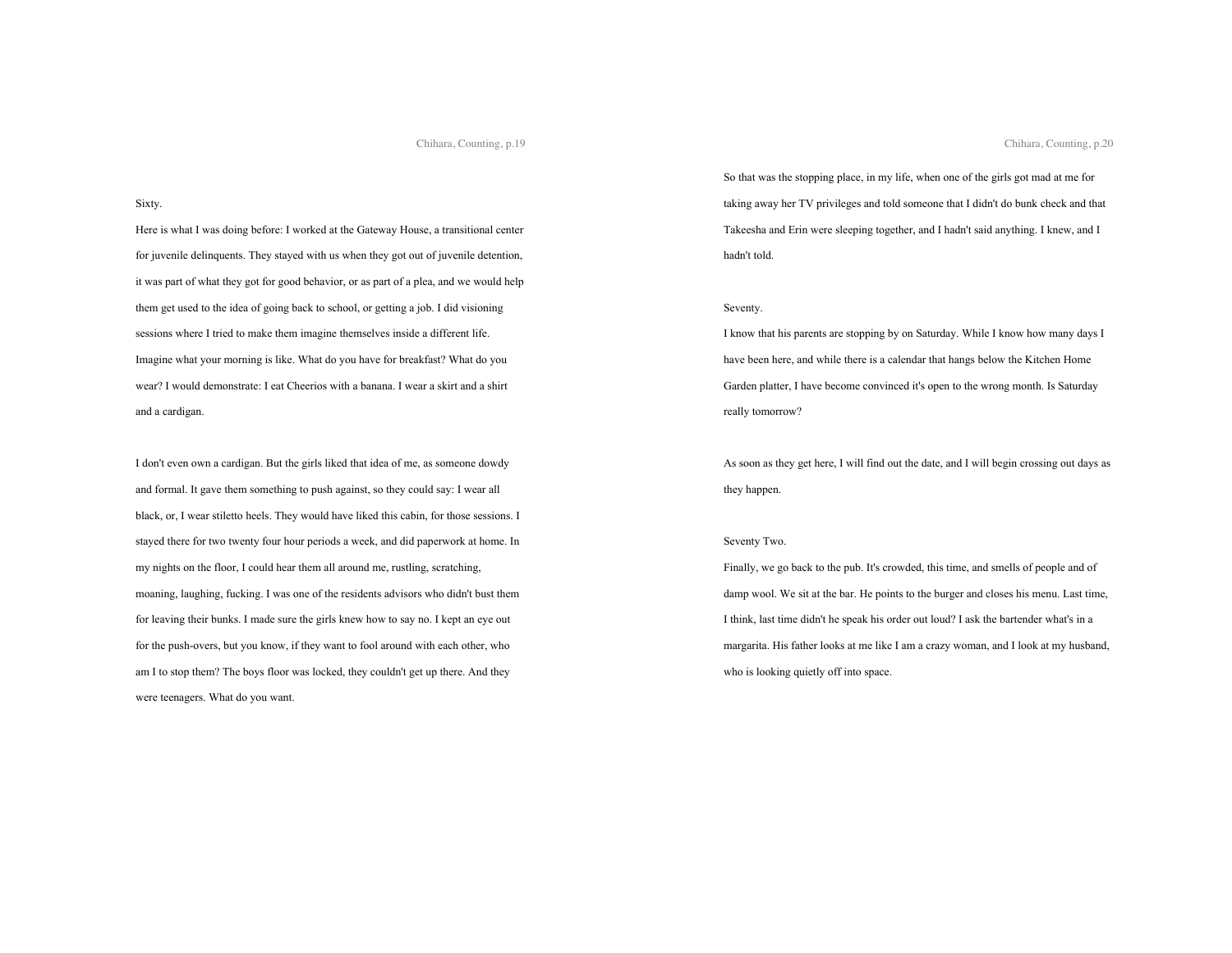A margarita? his father says, and laughs. I remember that a margarita is something everyone knows, teenagers at the shelter know this, or know not to ask if they don't. I try to laugh with his father and the bartender, at myself.

I laugh too loud. The bartender looks at my husband, for some kind of cue, and my husband, of course, is now staring intently at his cocktail napkin.

I order a margarita without knowing what is in it. His father orders a dirty martini. The gentleman is silent. I call the waiter back and order my husband a beer. His father raises his eyebrows, but says nothing.

I think, as we eat, that it is a little bit of a shame that the family cabin doesn't have a satellite dish for cable.

#### Eighty three.

We do have a kind of routine. When he wakes up, he goes straight into the shower and stays there for a long time. I stay under the covers, where it's warm, and try to distinguish the sound of the shower water from the sound of the leaves and the sound of the river. When he is done, the bathroom door opens and steam fills the bedroom. I take my shower. He sits on the edge of the bed until I am done, and stares at the floorboards. I notice that there is an interesting knot, in the widest board. Maybe he stares at that knot.

We eat breakfast, inside. When he is done, he clears his dish, forces a smile at me, and returns to his chair. I sit at the table and push my food around. I clean up. I read about the undead having hot sex and stealing beautiful dresses from Victorian shoppes. Or I read about the Civil War. Or I watch the new miniseries I have rented about a family living through the Salem witch trials.

We eat lunch. Same deal.

We eat dinner and I open a bottle of wine and sometimes he smiles at me, when I come out with the tray, to the porch, where we have moved the table, and lit a candle. The river talks to us, then, we can hear its tide rising and its stones when they creak and move.

# Ninety.

His parents come and I find out the date. I have been here for more than three months.

# Ninety Three.

I write a list of options for things I could say:

Please talk to me.

Walk with me to the peach orchard?

I'm your wife. I don't care if you killed a man with your bare hands. Or ten men. Or twenty.

I want to understand. I will always love you.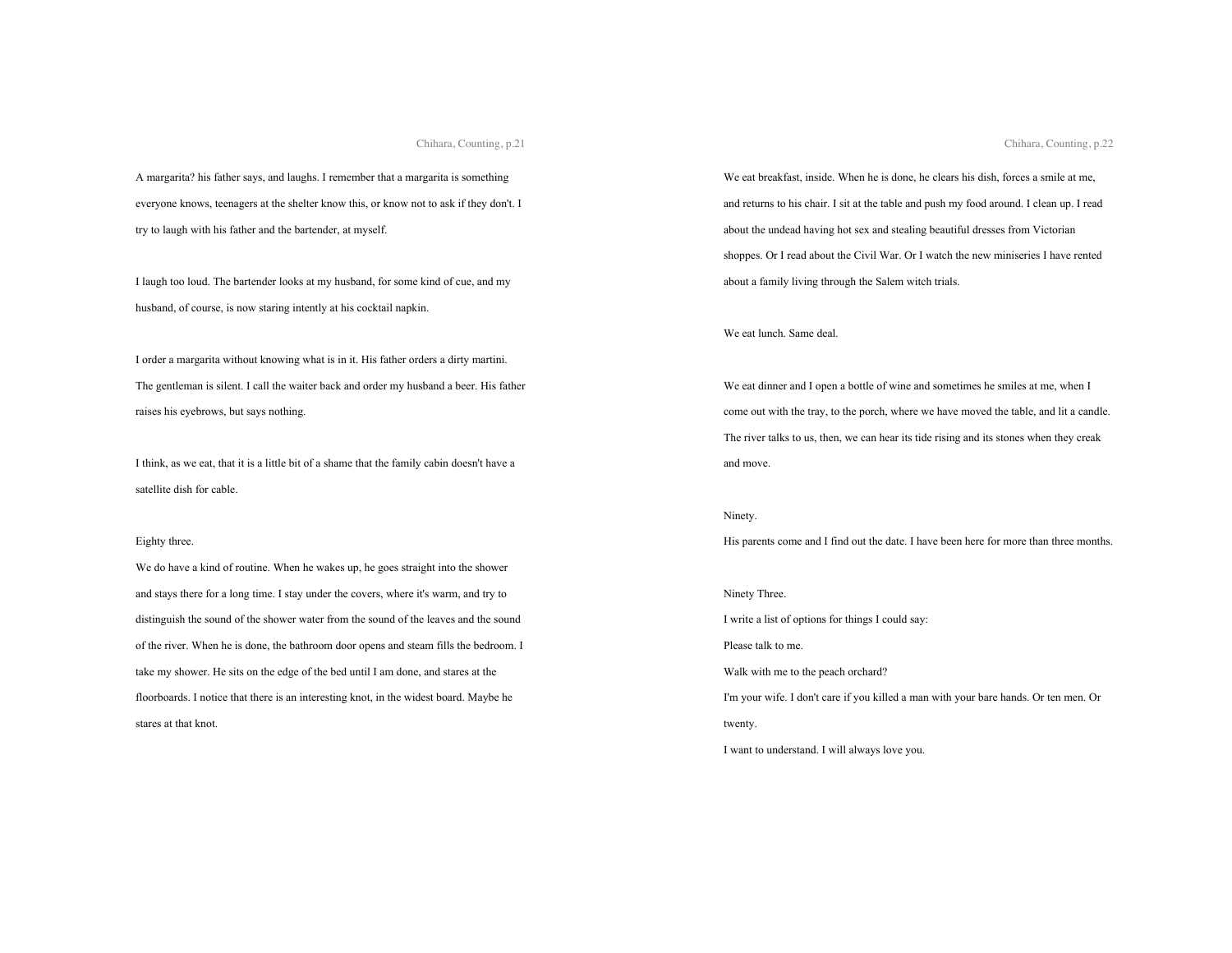This isn't easy for me. I like talking. We made dinner here once, for Trent and Jane. Do you remember? Do you even like peaches? I want to have a baby in the next two years. Are you crazy? Are you going to be crazy forever? Should I leave?

None of them seems right.

#### Ninety Five.

His parents show up and we eat dinner outside again. We are clinking our silverware, and I am listening to the different sound the forks make against the heavy dinner plates we are using tonight compared to thin, smaller plates that I usually use. This sound is deeper, more resonant. We're eating steak Milanese, which I have oversalted. His father puts his wine glass down hard on the table and says, Well.

## Everyone looks up.

Well, his father says again. What do you think?

And I say, What do I think of what, sir?

He is a man that everyone always calls sir.

And he says, How long do you think this can go on?

And I look at him and I think, forever. This could go on forever because that's what this is.

So I say, Let's give him another month or so.

They want to put him in a hospital. They all hate doctors. The whole family. His mother had a double mastectomy. She almost died of cancer because they didn't check out the lump soon enough. This, somehow, only made them hate doctors even more. His father, I think, hopes that a hospital might just frustrate his son back to speech, but is also worried that it will eradicate all remaining words. And yet. They love me, too. They're worried about me. They may hate doctors, but they don't want to make the same mistake twice, of leaving the growth for too long. It also seems to me that they feel they have given me a chance, here, in the cabin. One chance. Time is running out.

Watching his father stab at his meat, I feel as if I am my husband's tutor and he has failed his math test again. I stare at him. His hair has grown out into a shaggy, allaround mess. He is paler than he used to be, no sports in the sun anymore, and the contrast of his skin with his dark hair makes him prettier than before. He sits very straight. He cuts his meat slowly and eats without looking up and I think that if you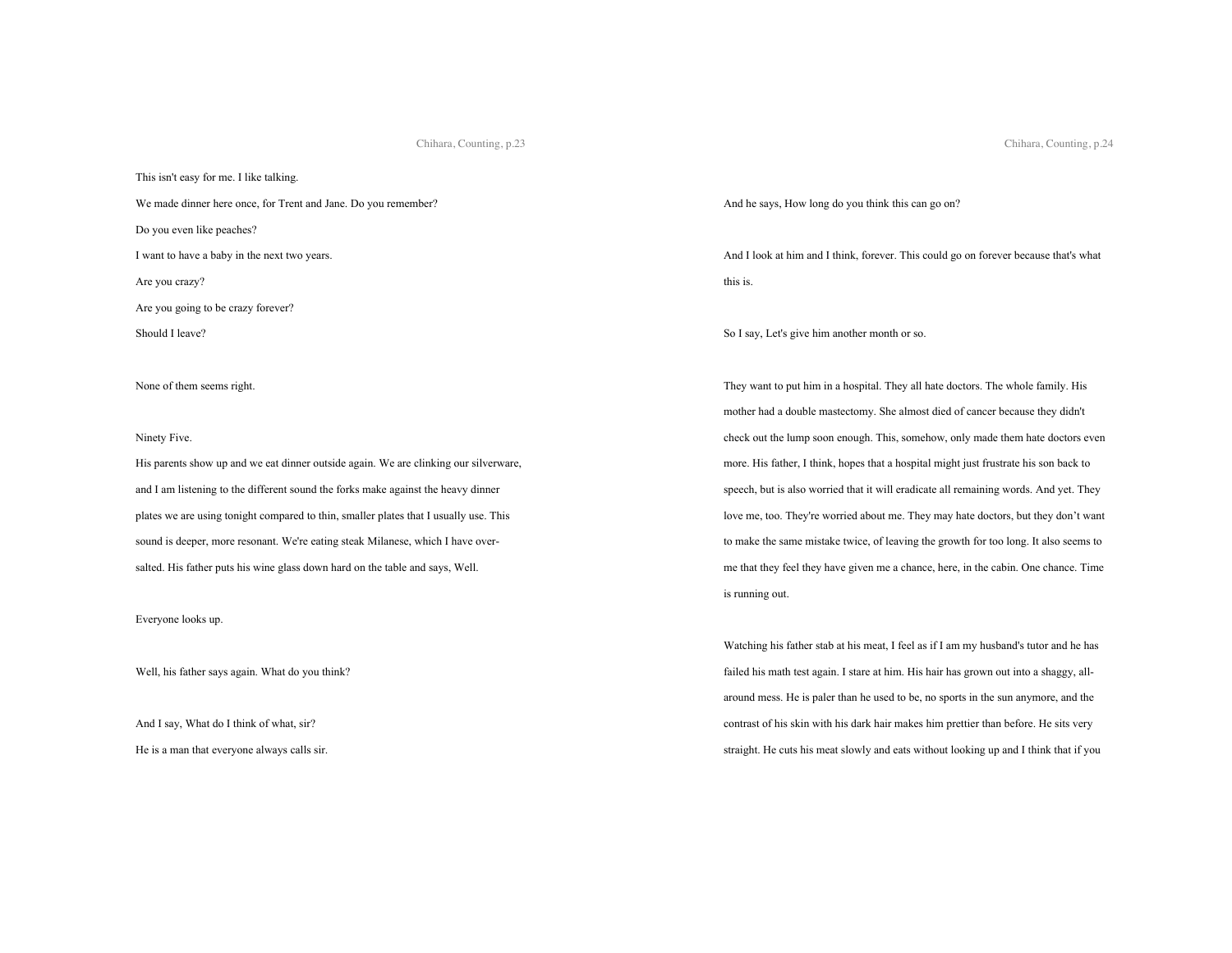saw him, in a restaurant, out of context, you would think he was a poet, or a graduate student, someone introverted and naturally quiet.

He does not seem tortured. He does not seem to be in pain. But he is a man who used to play beach volleyball and make up nicknames for his friends, like Fleece Attack and Brat Boy. I remember turning around and looking at him when he yelled at me for screwing up when we were playing on the beach. "Angelface, I love you, but what *was* that? You had it. Spike it next time." He was wearing Hawaiian patterned shorts and sunglasses. This memory, for some reason, is the hardest for me to endure.

I was always terrible at beach volleyball.

It's really too cold to be eating outside tonight. The wind bites like winter, and we are all sitting with our shoulders tensed up. The night is very clear, though, and the moon is so bright, you can make out individual leaves reflecting it. At one point we hear, unmistakably, the quiet hoot of an owl.

They want to come back for him in a week. They want to take him to the veterans' hospital in their town.

They have some wonderful psychiatrists there, his mother says.

Ninety Seven

I try to touch him again, in the night. He is on his side, facing away from me, and I lay my hand on his arm. He jerks it away.

I lie on my back and stare at the ceiling.

Later, much later in the night, I feel something on my shoulder and I start. It moves away. I realize that it was his hand, but I don't know what to do. I'm afraid to reach out and pull it back to me. I lie very still, praying, begging silently, for him to try again.

He doesn't.

The waiting is so intense, I can feel my spine tightening. I press my head into the pillow, thinking, Put your hand back. Put it back.

I lie there for hours, pressing until my neck is sore.

But then I start to think, maybe that's all it is. Maybe we have to learn how to lie still. Maybe we have to learn, or re-learn, to just let the other person be there.

## Ninety Eight.

I call a taxi, who says he does not run service into the valley, but he can call his cousin's wife and she can run me up to town for a flat price. A squat, dark woman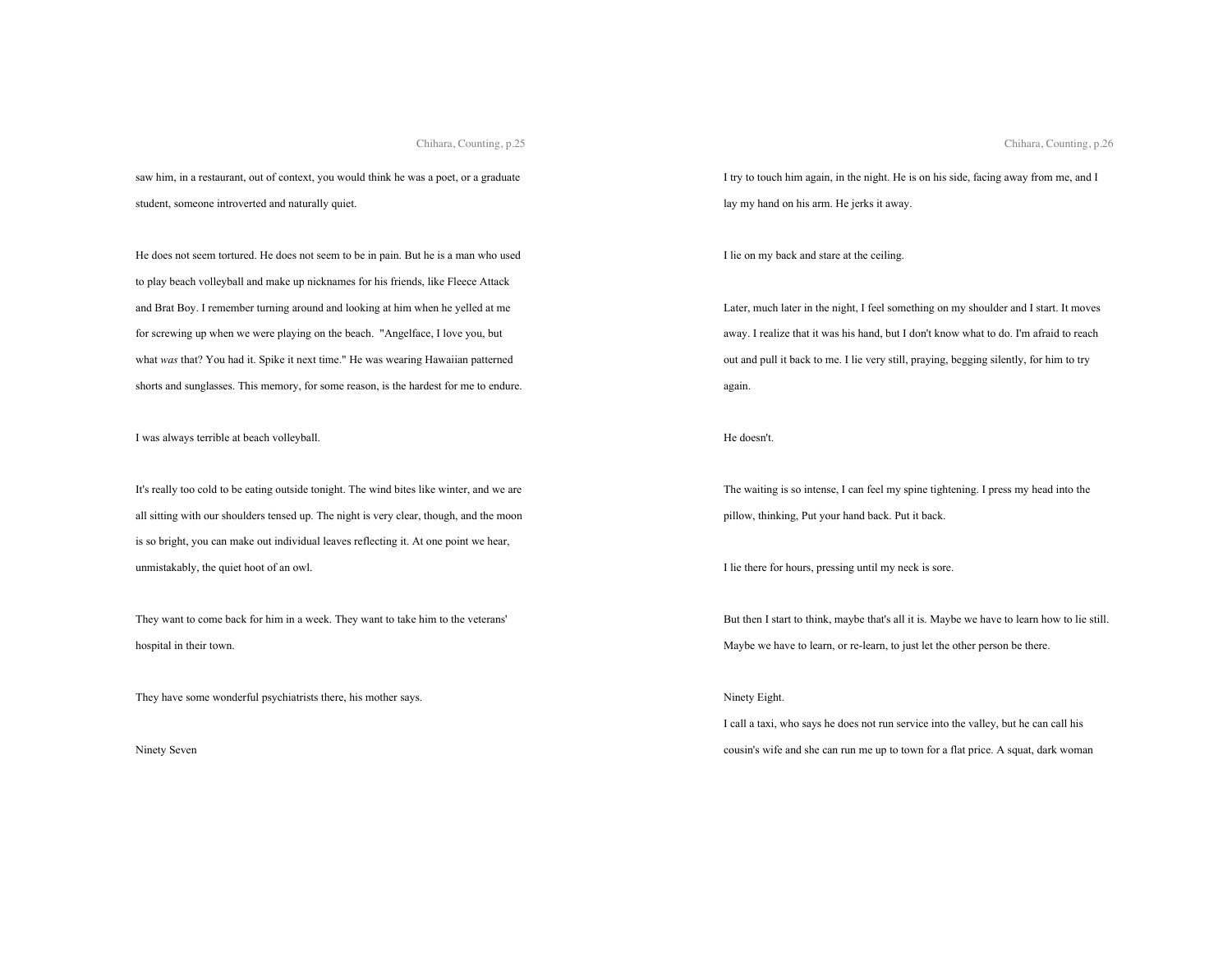with a smelly station wagon appears. I load the TV into the back, and look at my husband and say, I won't be long.

I resell the TV to the pawn shop. I hock the Kitchen Home Garden platter, too, because it's unwieldy and I can't believe that his parents chose the thing anyway. The man with the rings squints at it and I tell him it's a family piece and he squints at it some more and gives me forty dollars. I think, he is crazy, too. I go to the bank and draw out everything that I have left.

My driver tells me yes, she knows a man who can sell me a car for very cheap. I tell her it's very important that it run and that I have very little money. She nods and says, yes, a good car for cheap. She takes me to her other cousin's garage. A man with a long braid comes out from behind a hurricane fence and stacks of tires. He's wiping his hands on a rag. I tell him what I want and he walks me over to an old Ford coupe, old gold with one black door. He talks to me for a long time about how he replaced the transmission, how important it is that I change the oil, how it needs you to go easy on the clutch. He tells me that if I treat it right, it should last me for years. I drive myself back to the cabin. The car bumps wildly over the rutted tracks -- even the station wagon had much better shocks -- but it sounds fine, the engine sounds good. For some reason I trust the man with the braid. When I come round the bend, I see my husband there, on the porch, and I honk and honk.

He stands when he I get out of the car. He smiles.

I kill the engine and look at him standing there. I remember what to do. I smile back. By the time I have looked down to watch my step as I climb up onto the porch, he is sitting again. I kneel in front of him. The porch is cold and hard against my knees. He is looking down at me. I try to hold his gaze, but it slips to the top of my head. His hands are at his sides and he seems to have retreated, to have moved backwards, but he hasn't. I move towards him, scooting closer to him, inch by inch. He doesn't move away. I get very close, until my chest is touching his knees, and I am staring at his face, not his eyes, but the chapped redness in the skin right below his nose. I take my gloves off. I stay there until I can count the number of seconds between the beginning of his breath and the beginning of mine. Slowly, I lift my hands and put them on his knees. He lets me. They rest there until I can feel the heat of his skin coming through the denim. His sweater is a cream color, and looks fuzzy.

When I get up, my knees crack and pop and I say, ow. I pick up an empty glass that's at his feet. I walk to the door, and turn, and talk to the back of his head.

We're going to leave, I tell him. We're going to leave tomorrow. I'm not putting you in that hospital.

He says, OK. Or at least, I think he says OK, but then the sound is gone and I'm not sure that it was the sound of his voice and not a trick of the trees and the wind.